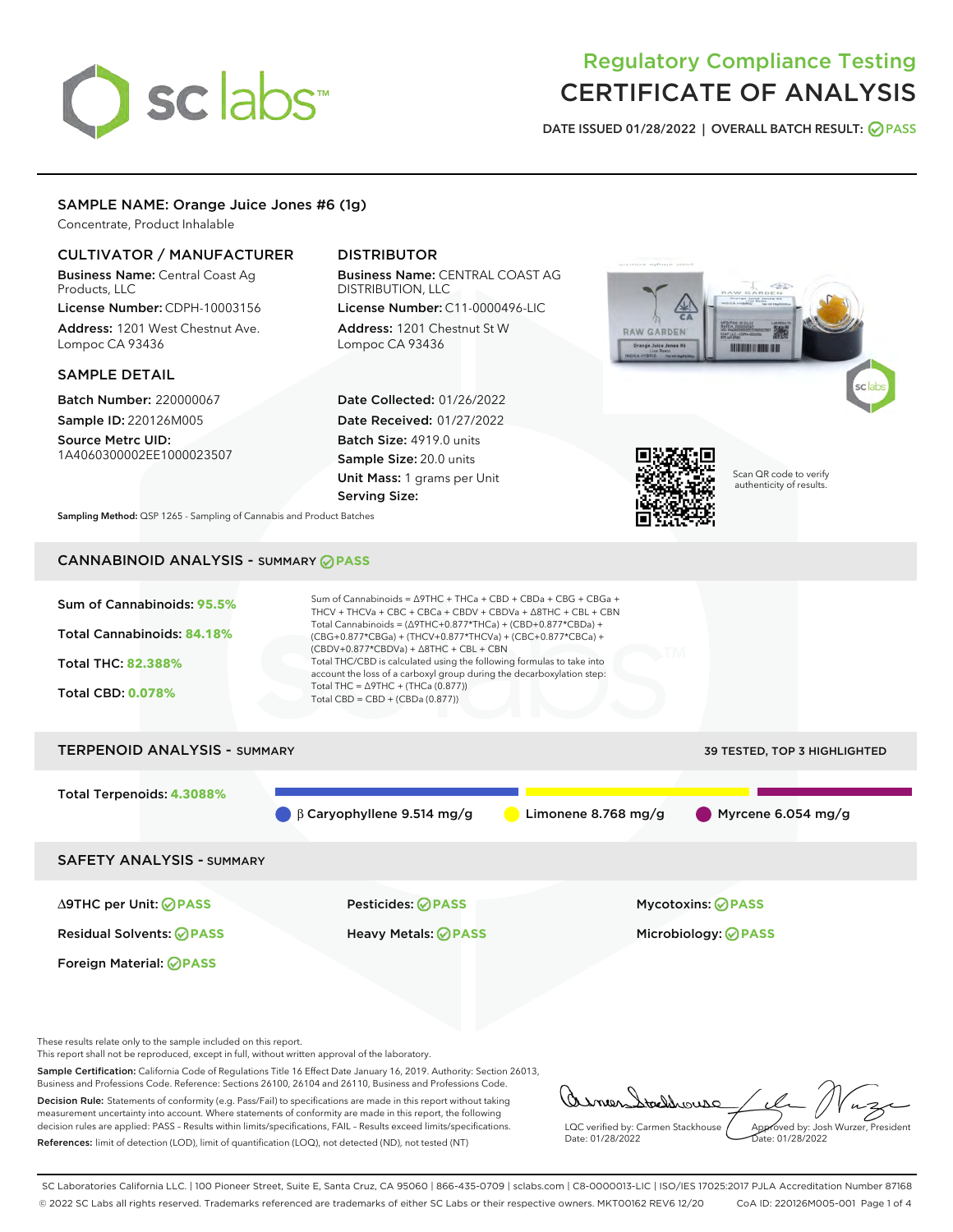



ORANGE JUICE JONES #6 (1G) | DATE ISSUED 01/28/2022 | OVERALL BATCH RESULT: @ PASS

#### CANNABINOID TEST RESULTS - 01/27/2022 2 PASS

Tested by high-performance liquid chromatography with diode-array detection (HPLC-DAD). **Method:** QSP 1157 - Analysis of Cannabinoids by HPLC-DAD

#### TOTAL CANNABINOIDS: **84.18%**

Total Cannabinoids (Total THC) + (Total CBD) + (Total CBG) + (Total THCV) + (Total CBC) + (Total CBDV) + ∆8THC + CBL + CBN

TOTAL THC: **82.388%** Total THC (∆9THC+0.877\*THCa)

TOTAL CBD: **0.078%**

Total CBD (CBD+0.877\*CBDa)

TOTAL CBG: 0.94% Total CBG (CBG+0.877\*CBGa)

TOTAL THCV: 0.317% Total THCV (THCV+0.877\*THCVa)

TOTAL CBC: 0.456% Total CBC (CBC+0.877\*CBCa)

TOTAL CBDV: ND Total CBDV (CBDV+0.877\*CBDVa)

| <b>COMPOUND</b>  | LOD/LOQ<br>(mg/g)          | <b>MEASUREMENT</b><br><b>UNCERTAINTY</b><br>(mg/g) | <b>RESULT</b><br>(mg/g) | <b>RESULT</b><br>(%) |
|------------------|----------------------------|----------------------------------------------------|-------------------------|----------------------|
| <b>THCa</b>      | 0.05/0.14                  | ±23.161                                            | 901.21                  | 90.121               |
| <b>A9THC</b>     | 0.06 / 0.26                | ±1.153                                             | 33.52                   | 3.352                |
| <b>CBGa</b>      | 0.1/0.2                    | ±0.50                                              | 9.5                     | 0.95                 |
| <b>CBCa</b>      | 0.07 / 0.28                | ±0.254                                             | 5.20                    | 0.520                |
| <b>THCVa</b>     | 0.07/0.20                  | ±0.173                                             | 3.62                    | 0.362                |
| <b>CBG</b>       | 0.06/0.19                  | ±0.041                                             | 1.04                    | 0.104                |
| <b>CBDa</b>      | 0.02/0.19                  | ±0.026                                             | 0.89                    | 0.089                |
| $\triangle$ 8THC | 0.1 / 0.4                  | N/A                                                | <b>ND</b>               | <b>ND</b>            |
| <b>THCV</b>      | 0.1/0.2                    | N/A                                                | <b>ND</b>               | <b>ND</b>            |
| <b>CBD</b>       | 0.07/0.29                  | N/A                                                | <b>ND</b>               | <b>ND</b>            |
| <b>CBDV</b>      | 0.04 / 0.15                | N/A                                                | <b>ND</b>               | <b>ND</b>            |
| <b>CBDVa</b>     | 0.03/0.53                  | N/A                                                | <b>ND</b>               | <b>ND</b>            |
| <b>CBL</b>       | 0.06 / 0.24                | N/A                                                | <b>ND</b>               | <b>ND</b>            |
| <b>CBN</b>       | 0.1/0.3                    | N/A                                                | <b>ND</b>               | <b>ND</b>            |
| <b>CBC</b>       | 0.2 / 0.5                  | N/A                                                | <b>ND</b>               | <b>ND</b>            |
|                  | <b>SUM OF CANNABINOIDS</b> |                                                    | 955.0 mg/g              | 95.5%                |

#### **UNIT MASS: 1 grams per Unit**

| ∆9THC per Unit                         | 1100 per-package limit | 33.52 mg/unit  | <b>PASS</b> |
|----------------------------------------|------------------------|----------------|-------------|
| <b>Total THC per Unit</b>              |                        | 823.88 mg/unit |             |
| <b>CBD per Unit</b>                    |                        | <b>ND</b>      |             |
| <b>Total CBD per Unit</b>              |                        | $0.78$ mg/unit |             |
| <b>Sum of Cannabinoids</b><br>per Unit |                        | 955.0 mg/unit  |             |
| <b>Total Cannabinoids</b><br>per Unit  |                        | 841.8 mg/unit  |             |

| <b>COMPOUND</b>         | LOD/LOQ<br>(mg/g) | <b>MEASUREMENT</b><br><b>UNCERTAINTY</b><br>(mg/g) | <b>RESULT</b><br>(mg/g)                         | <b>RESULT</b><br>$(\%)$ |
|-------------------------|-------------------|----------------------------------------------------|-------------------------------------------------|-------------------------|
| $\beta$ Caryophyllene   | 0.004 / 0.012     | ±0.3387                                            | 9.514                                           | 0.9514                  |
| Limonene                | 0.005 / 0.016     | ±0.1254                                            | 8.768                                           | 0.8768                  |
| <b>Myrcene</b>          | 0.008 / 0.025     | ±0.0781                                            | 6.054                                           | 0.6054                  |
| Terpinolene             | 0.008 / 0.026     | ±0.0869                                            | 4.239                                           | 0.4239                  |
| $\alpha$ Humulene       | 0.009 / 0.029     | ±0.0944                                            | 2.942                                           | 0.2942                  |
| Linalool                | 0.009 / 0.032     | ±0.0772                                            | 2.032                                           | 0.2032                  |
| $\beta$ Pinene          | 0.004 / 0.014     | ±0.0186                                            | 1.617                                           | 0.1617                  |
| $\alpha$ Bisabolol      | 0.008 / 0.026     | ±0.0845                                            | 1.583                                           | 0.1583                  |
| $\alpha$ Pinene         | 0.005 / 0.017     | ±0.0134                                            | 1.563                                           | 0.1563                  |
| Fenchol                 | 0.010 / 0.034     | ±0.0286                                            | 0.739                                           | 0.0739                  |
| Terpineol               | 0.016 / 0.055     | ±0.0387                                            | 0.631                                           | 0.0631                  |
| trans-β-Farnesene       | 0.008 / 0.025     | ±0.0217                                            | 0.610                                           | 0.0610                  |
| Guaiol                  | 0.009 / 0.030     | ±0.0265                                            | 0.561                                           | 0.0561                  |
| Ocimene                 | 0.011 / 0.038     | ±0.0173                                            | 0.539                                           | 0.0539                  |
| Nerolidol               | 0.009 / 0.028     | ±0.0207                                            | 0.329                                           | 0.0329                  |
| Caryophyllene<br>Oxide  | 0.010 / 0.033     | ±0.0124                                            | 0.269                                           | 0.0269                  |
| <b>Borneol</b>          | 0.005 / 0.016     | ±0.0079                                            | 0.188                                           | 0.0188                  |
| Camphene                | 0.005 / 0.015     | ±0.0017                                            | 0.147                                           | 0.0147                  |
| $\alpha$ Phellandrene   | 0.006 / 0.020     | ±0.0018                                            | 0.133                                           | 0.0133                  |
| 3 Carene                | 0.005 / 0.018     | ±0.0017                                            | 0.119                                           | 0.0119                  |
| Valencene               | 0.009 / 0.030     | ±0.0077                                            | 0.112                                           | 0.0112                  |
| $\alpha$ Terpinene      | 0.005 / 0.017     | ±0.0014                                            | 0.097                                           | 0.0097                  |
| Geraniol                | 0.002 / 0.007     | ±0.0029                                            | 0.065                                           | 0.0065                  |
| $\gamma$ Terpinene      | 0.006 / 0.018     | ±0.0011                                            | 0.063                                           | 0.0063                  |
| Fenchone                | 0.009 / 0.028     | ±0.0016                                            | 0.056                                           | 0.0056                  |
| Citronellol             | 0.003 / 0.010     | ±0.0027                                            | 0.055                                           | 0.0055                  |
| Sabinene Hydrate        | 0.006 / 0.022     | ±0.0012                                            | 0.031                                           | 0.0031                  |
| Eucalyptol              | 0.006 / 0.018     | ±0.0005                                            | 0.019                                           | 0.0019                  |
| Nerol                   | 0.003 / 0.011     | ±0.0006                                            | 0.013                                           | 0.0013                  |
| Sabinene                | 0.004 / 0.014     | N/A                                                | <loq< th=""><th><loq< th=""></loq<></th></loq<> | <loq< th=""></loq<>     |
| p-Cymene                | 0.005 / 0.016     | N/A                                                | <loq< th=""><th>100</th></loq<>                 | 100                     |
| <b>Geranyl Acetate</b>  | 0.004 / 0.014     | N/A                                                | <loq< th=""><th><loq< th=""></loq<></th></loq<> | <loq< th=""></loq<>     |
| (-)-Isopulegol          | 0.005 / 0.016     | N/A                                                | ND                                              | ND                      |
| Camphor                 | 0.006 / 0.019     | N/A                                                | <b>ND</b>                                       | ND                      |
| Isoborneol              | 0.004 / 0.012     | N/A                                                | ND                                              | ND                      |
| Menthol                 | 0.008 / 0.025     | N/A                                                | ND                                              | ND                      |
| R-(+)-Pulegone          | 0.003 / 0.011     | N/A                                                | <b>ND</b>                                       | ND                      |
| $\alpha$ Cedrene        | 0.005 / 0.016     | N/A                                                | ND                                              | ND                      |
| Cedrol                  | 0.008 / 0.027     | N/A                                                | <b>ND</b>                                       | ND                      |
| <b>TOTAL TERPENOIDS</b> |                   |                                                    | 43.088 mg/g                                     | 4.3088%                 |

SC Laboratories California LLC. | 100 Pioneer Street, Suite E, Santa Cruz, CA 95060 | 866-435-0709 | sclabs.com | C8-0000013-LIC | ISO/IES 17025:2017 PJLA Accreditation Number 87168 © 2022 SC Labs all rights reserved. Trademarks referenced are trademarks of either SC Labs or their respective owners. MKT00162 REV6 12/20 CoA ID: 220126M005-001 Page 2 of 4

## TERPENOID TEST RESULTS - 01/27/2022

Terpene analysis utilizing gas chromatography-flame ionization detection (GC-FID). **Method:** QSP 1192 - Analysis of Terpenoids by GC-FID

MEASUREMENT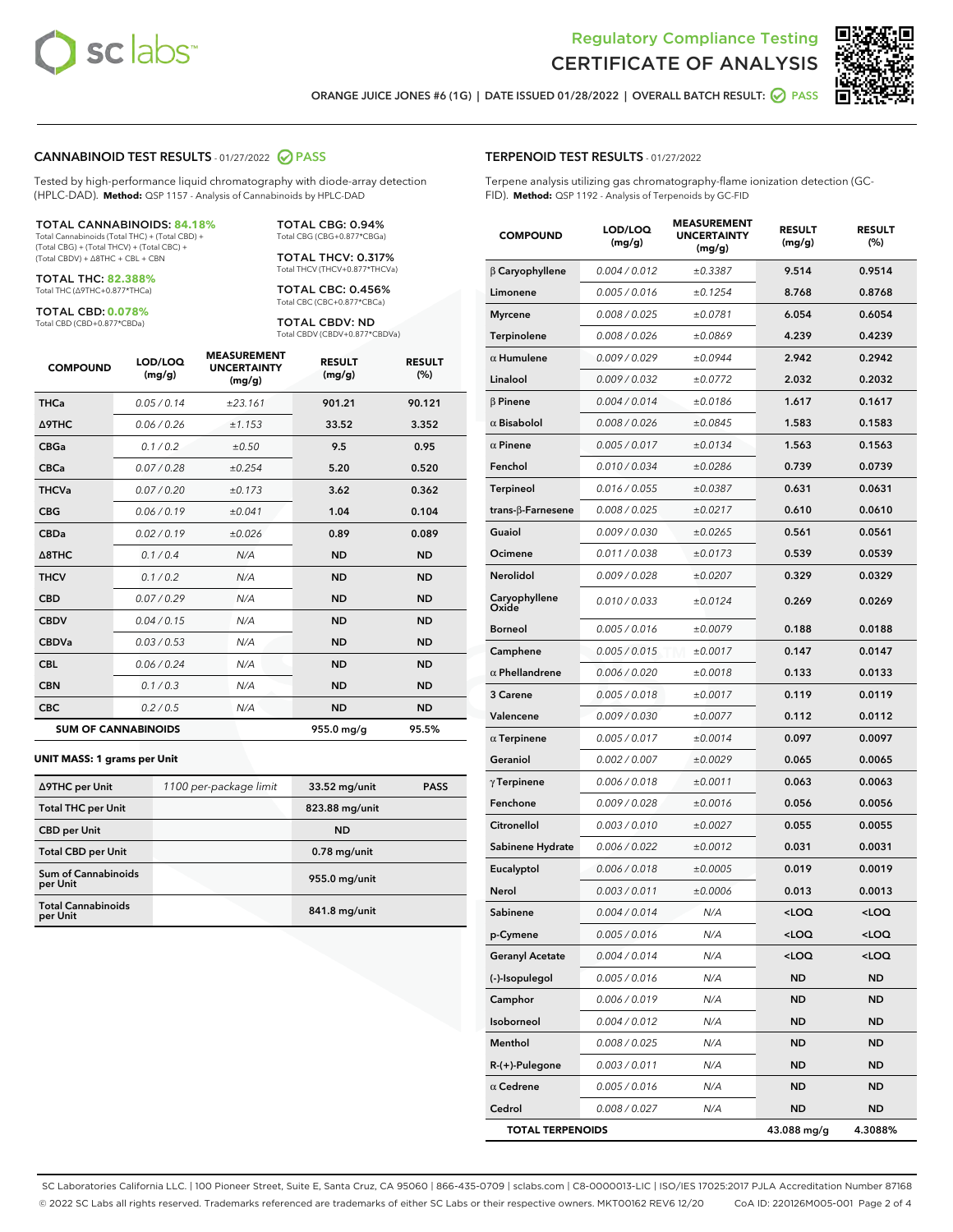



ORANGE JUICE JONES #6 (1G) | DATE ISSUED 01/28/2022 | OVERALL BATCH RESULT: @ PASS

# CATEGORY 1 PESTICIDE TEST RESULTS - 01/27/2022 2 PASS

Pesticide and plant growth regulator analysis utilizing high-performance liquid chromatography-mass spectrometry (HPLC-MS) or gas chromatography-mass spectrometry (GC-MS). \*GC-MS utilized where indicated. **Method:** QSP 1212 - Analysis of Pesticides and Mycotoxins by LC-MS or QSP 1213 - Analysis of Pesticides by GC-MS

| <b>COMPOUND</b>             | LOD/LOQ<br>$(\mu g/g)$ | <b>ACTION</b><br>LIMIT<br>$(\mu g/g)$ | <b>MEASUREMENT</b><br><b>UNCERTAINTY</b><br>$(\mu g/g)$ | <b>RESULT</b><br>$(\mu g/g)$ | <b>RESULT</b> |
|-----------------------------|------------------------|---------------------------------------|---------------------------------------------------------|------------------------------|---------------|
| Aldicarb                    | 0.03/0.08              | $\ge$ LOD                             | N/A                                                     | <b>ND</b>                    | <b>PASS</b>   |
| Carbofuran                  | 0.02 / 0.05            | $>$ LOD                               | N/A                                                     | <b>ND</b>                    | <b>PASS</b>   |
| Chlordane*                  | 0.03 / 0.08            | $\ge$ LOD                             | N/A                                                     | <b>ND</b>                    | <b>PASS</b>   |
| Chlorfenapyr*               | 0.03/0.10              | $\ge$ LOD                             | N/A                                                     | <b>ND</b>                    | <b>PASS</b>   |
| Chlorpyrifos                | 0.02 / 0.06            | $\ge$ LOD                             | N/A                                                     | <b>ND</b>                    | <b>PASS</b>   |
| Coumaphos                   | 0.02 / 0.07            | $\ge$ LOD                             | N/A                                                     | <b>ND</b>                    | <b>PASS</b>   |
| Daminozide                  | 0.02/0.07              | $>$ LOD                               | N/A                                                     | <b>ND</b>                    | <b>PASS</b>   |
| <b>DDVP</b><br>(Dichlorvos) | 0.03/0.09              | $\geq$ LOD                            | N/A                                                     | <b>ND</b>                    | <b>PASS</b>   |
| <b>Dimethoate</b>           | 0.03 / 0.08            | $\ge$ LOD                             | N/A                                                     | <b>ND</b>                    | <b>PASS</b>   |
| Ethoprop(hos)               | 0.03/0.10              | $\geq$ LOD                            | N/A                                                     | <b>ND</b>                    | <b>PASS</b>   |
| Etofenprox                  | 0.02/0.06              | $>$ LOD                               | N/A                                                     | <b>ND</b>                    | <b>PASS</b>   |
| Fenoxycarb                  | 0.03 / 0.08            | $\ge$ LOD                             | N/A                                                     | <b>ND</b>                    | <b>PASS</b>   |
| Fipronil                    | 0.03 / 0.08            | $\ge$ LOD                             | N/A                                                     | <b>ND</b>                    | <b>PASS</b>   |
| Imazalil                    | 0.02 / 0.06            | $\geq$ LOD                            | N/A                                                     | <b>ND</b>                    | <b>PASS</b>   |
| Methiocarb                  | 0.02 / 0.07            | $\ge$ LOD                             | N/A                                                     | <b>ND</b>                    | <b>PASS</b>   |
| Methyl<br>parathion         | 0.03/0.10              | $\geq$ LOD                            | N/A                                                     | <b>ND</b>                    | <b>PASS</b>   |
| <b>Mevinphos</b>            | 0.03/0.09              | $>$ LOD                               | N/A                                                     | <b>ND</b>                    | <b>PASS</b>   |
| Paclobutrazol               | 0.02 / 0.05            | $\ge$ LOD                             | N/A                                                     | <b>ND</b>                    | <b>PASS</b>   |
| Propoxur                    | 0.03/0.09              | $\ge$ LOD                             | N/A                                                     | <b>ND</b>                    | <b>PASS</b>   |
| Spiroxamine                 | 0.03 / 0.08            | $\ge$ LOD                             | N/A                                                     | <b>ND</b>                    | <b>PASS</b>   |
| Thiacloprid                 | 0.03/0.10              | $\geq$ LOD                            | N/A                                                     | <b>ND</b>                    | <b>PASS</b>   |
|                             |                        |                                       |                                                         |                              |               |

#### CATEGORY 2 PESTICIDE TEST RESULTS - 01/27/2022 2 PASS

| <b>COMPOUND</b>          | LOD/LOO<br>$(\mu g/g)$ | <b>ACTION</b><br>LIMIT<br>$(\mu g/g)$ | <b>MEASUREMENT</b><br><b>UNCERTAINTY</b><br>$(\mu g/g)$ | <b>RESULT</b><br>$(\mu g/g)$ | <b>RESULT</b> |
|--------------------------|------------------------|---------------------------------------|---------------------------------------------------------|------------------------------|---------------|
| Abamectin                | 0.03/0.10              | 0.1                                   | N/A                                                     | <b>ND</b>                    | <b>PASS</b>   |
| Acephate                 | 0.02/0.07              | 0.1                                   | N/A                                                     | <b>ND</b>                    | <b>PASS</b>   |
| Acequinocyl              | 0.02/0.07              | 0.1                                   | N/A                                                     | <b>ND</b>                    | <b>PASS</b>   |
| Acetamiprid              | 0.02/0.05              | 0.1                                   | N/A                                                     | <b>ND</b>                    | <b>PASS</b>   |
| Azoxystrobin             | 0.02/0.07              | 0.1                                   | N/A                                                     | <b>ND</b>                    | <b>PASS</b>   |
| <b>Bifenazate</b>        | 0.01 / 0.04            | 0.1                                   | N/A                                                     | <b>ND</b>                    | <b>PASS</b>   |
| <b>Bifenthrin</b>        | 0.02/0.05              | 3                                     | N/A                                                     | <b>ND</b>                    | <b>PASS</b>   |
| <b>Boscalid</b>          | 0.03/0.09              | 0.1                                   | N/A                                                     | <b>ND</b>                    | <b>PASS</b>   |
| Captan                   | 0.19/0.57              | 0.7                                   | N/A                                                     | <b>ND</b>                    | <b>PASS</b>   |
| Carbaryl                 | 0.02/0.06              | 0.5                                   | N/A                                                     | <b>ND</b>                    | <b>PASS</b>   |
| Chlorantranilip-<br>role | 0.04/0.12              | 10                                    | N/A                                                     | <b>ND</b>                    | <b>PASS</b>   |
| Clofentezine             | 0.03/0.09              | 0.1                                   | N/A                                                     | <b>ND</b>                    | <b>PASS</b>   |

# CATEGORY 2 PESTICIDE TEST RESULTS - 01/27/2022 continued

| <b>COMPOUND</b>               | LOD/LOQ<br>(µg/g) | <b>ACTION</b><br><b>LIMIT</b><br>$(\mu g/g)$ | <b>MEASUREMENT</b><br><b>UNCERTAINTY</b><br>$(\mu g/g)$ | <b>RESULT</b><br>(µg/g) | <b>RESULT</b> |
|-------------------------------|-------------------|----------------------------------------------|---------------------------------------------------------|-------------------------|---------------|
| Cyfluthrin                    | 0.12 / 0.38       | $\overline{c}$                               | N/A                                                     | ND                      | <b>PASS</b>   |
| Cypermethrin                  | 0.11 / 0.32       | $\mathcal{I}$                                | N/A                                                     | ND                      | PASS          |
| <b>Diazinon</b>               | 0.02 / 0.05       | 0.1                                          | N/A                                                     | <b>ND</b>               | <b>PASS</b>   |
| Dimethomorph                  | 0.03 / 0.09       | 2                                            | N/A                                                     | ND                      | PASS          |
| Etoxazole                     | 0.02 / 0.06       | 0.1                                          | N/A                                                     | ND                      | <b>PASS</b>   |
| Fenhexamid                    | 0.03 / 0.09       | 0.1                                          | N/A                                                     | ND                      | <b>PASS</b>   |
| Fenpyroximate                 | 0.02 / 0.06       | 0.1                                          | N/A                                                     | <b>ND</b>               | <b>PASS</b>   |
| Flonicamid                    | 0.03 / 0.10       | 0.1                                          | N/A                                                     | ND                      | <b>PASS</b>   |
| Fludioxonil                   | 0.03 / 0.10       | 0.1                                          | N/A                                                     | ND                      | <b>PASS</b>   |
| Hexythiazox                   | 0.02 / 0.07       | 0.1                                          | N/A                                                     | ND                      | <b>PASS</b>   |
| Imidacloprid                  | 0.04 / 0.11       | 5                                            | N/A                                                     | ND                      | <b>PASS</b>   |
| Kresoxim-methyl               | 0.02 / 0.07       | 0.1                                          | N/A                                                     | ND                      | <b>PASS</b>   |
| Malathion                     | 0.03 / 0.09       | 0.5                                          | N/A                                                     | ND                      | <b>PASS</b>   |
| Metalaxyl                     | 0.02 / 0.07       | $\overline{c}$                               | N/A                                                     | ND                      | <b>PASS</b>   |
| Methomyl                      | 0.03 / 0.10       | $\mathbf{1}$                                 | N/A                                                     | ND                      | <b>PASS</b>   |
| Myclobutanil                  | 0.03 / 0.09       | 0.1                                          | N/A                                                     | <b>ND</b>               | <b>PASS</b>   |
| Naled                         | 0.02 / 0.07       | 0.1                                          | N/A                                                     | ND                      | <b>PASS</b>   |
| Oxamyl                        | 0.04 / 0.11       | 0.5                                          | N/A                                                     | ND                      | PASS          |
| Pentachloronitro-<br>benzene* | 0.03 / 0.09       | 0.1                                          | N/A                                                     | ND                      | <b>PASS</b>   |
| Permethrin                    | 0.04 / 0.12       | 0.5                                          | N/A                                                     | ND                      | <b>PASS</b>   |
| Phosmet                       | 0.03 / 0.10       | 0.1                                          | N/A                                                     | ND                      | <b>PASS</b>   |
| Piperonylbu-<br>toxide        | 0.02 / 0.07       | 3                                            | N/A                                                     | <b>ND</b>               | <b>PASS</b>   |
| Prallethrin                   | 0.03 / 0.08       | 0.1                                          | N/A                                                     | ND                      | <b>PASS</b>   |
| Propiconazole                 | 0.02 / 0.07       | 0.1                                          | N/A                                                     | <b>ND</b>               | <b>PASS</b>   |
| Pyrethrins                    | 0.04 / 0.12       | 0.5                                          | N/A                                                     | ND                      | PASS          |
| Pyridaben                     | 0.02 / 0.07       | 0.1                                          | N/A                                                     | <b>ND</b>               | <b>PASS</b>   |
| Spinetoram                    | 0.02 / 0.07       | 0.1                                          | N/A                                                     | ND                      | <b>PASS</b>   |
| Spinosad                      | 0.02 / 0.07       | 0.1                                          | N/A                                                     | ND                      | PASS          |
| Spiromesifen                  | 0.02 / 0.05       | 0.1                                          | N/A                                                     | <b>ND</b>               | <b>PASS</b>   |
| Spirotetramat                 | 0.02 / 0.06       | 0.1                                          | N/A                                                     | ND                      | <b>PASS</b>   |
| Tebuconazole                  | 0.02 / 0.07       | 0.1                                          | N/A                                                     | ND                      | <b>PASS</b>   |
| Thiamethoxam                  | 0.03 / 0.10       | 5                                            | N/A                                                     | <b>ND</b>               | <b>PASS</b>   |
| Trifloxystrobin               | 0.03 / 0.08       | 0.1                                          | N/A                                                     | <b>ND</b>               | <b>PASS</b>   |

SC Laboratories California LLC. | 100 Pioneer Street, Suite E, Santa Cruz, CA 95060 | 866-435-0709 | sclabs.com | C8-0000013-LIC | ISO/IES 17025:2017 PJLA Accreditation Number 87168 © 2022 SC Labs all rights reserved. Trademarks referenced are trademarks of either SC Labs or their respective owners. MKT00162 REV6 12/20 CoA ID: 220126M005-001 Page 3 of 4